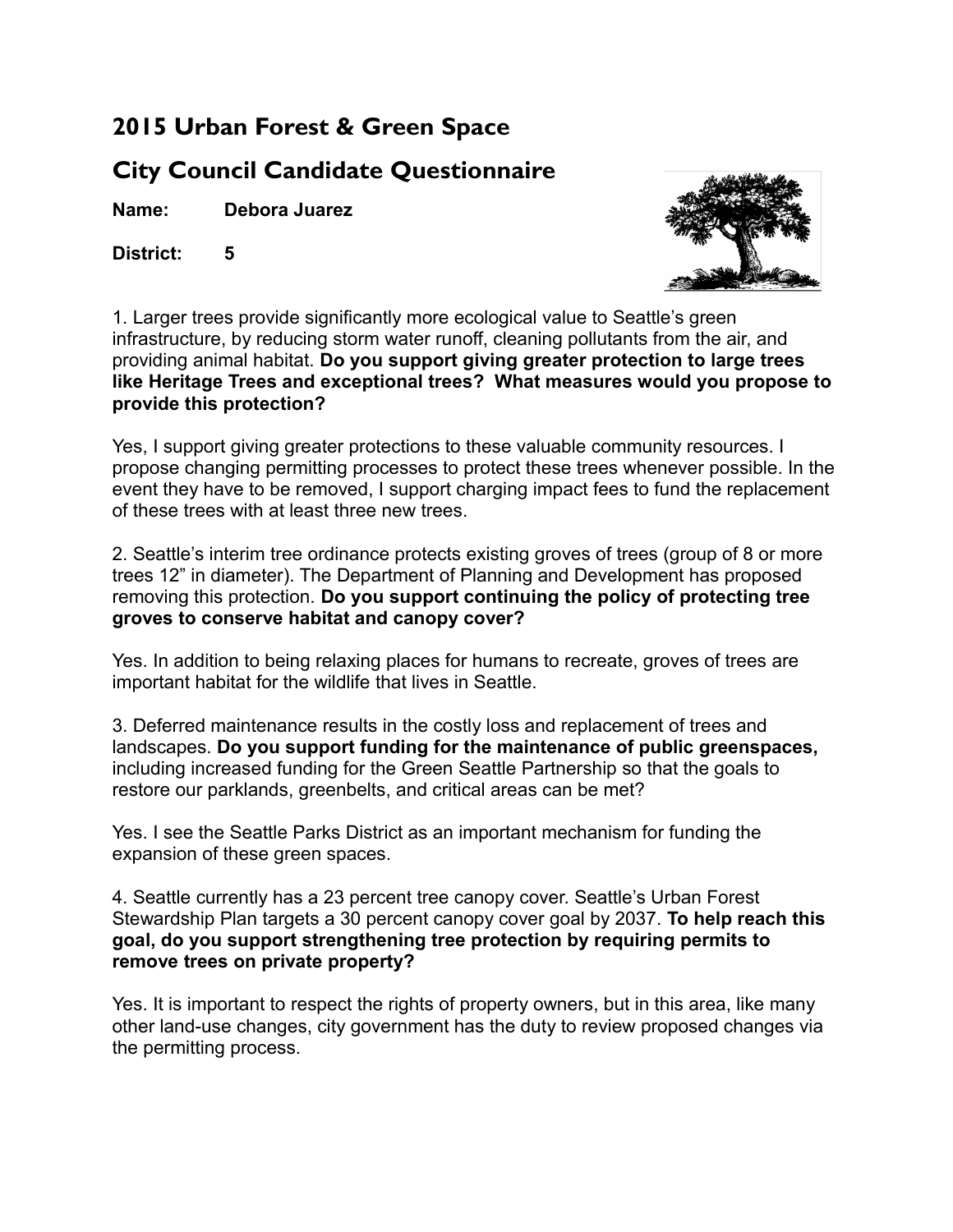5. Seattle is one of the very few urban environments that still boasts an extensive, diverse, and impactful urban fruit tree canopy. Over the last six years, over 80,000 pounds of fruit has been gleaned from public and private property, and donated into the emergency food system. **Do you support funding to continue the maintenance of fruit trees on public land and gleaning of fruit from private property for food banks?**

Yes. Fresh produce is a critical part of a healthy diet, and Seattle should continue to take a leading role in providing our neediest residents with local produce whenever possible.

6. Seattle is one of the fastest growing cities in the United States. Over the last two years, there has been a 25 percent increase in apartment building, which often involves the destruction of single-family homes that provide open space and trees. In 2014, Seattle reports that it has 5,546 acres of designed parkland plus natural areas. The Trust for Public Lands 2014 report places Seattle's ranking among the 200 largest U.S. cities as 188th -- that's 12th from the bottom. **What do you propose to stop this loss of open space, and to increase open space in the city?**

I am a huge proponent of increasing public access. One prominent example of this process in my district is the example of the  $130<sup>th</sup>$  Street Beach, which is being removed from public use. I support the use of city government to fully activate unused areas of the city, such as street ends and old Seattle City Light substations.

7. The Seattle 2035 Comprehensive Plan calls for the addition of 1400 acres of open space by 2035 to accommodate population growth. **What is your opinion of this goal? What ideas do you have to achieve this goal? Do you support this goal and saving current surplus city properties to help meet this goal?**

This is a wonderful goal. Seattle should leverage the funds made available through the Seattle Parks District to purchase land to expand the parks system, and as stated above, we should also look into creative pathways to activate currently vacant/unusable city owned properties.

8.Currently, the Department of Planning and Development is responsible for drafting the urban forest ordinance. **Do you support the Mayor and City Council appointing a citizens committee to prepare a draft urban forest ordinance instead, such as the Parks Legacy Committee and Parks and Green Spaces Citizens' Advisory Committee?**

Citizen groups like the Parks Legacy Committee have done yeoman's work on behalf of our city, and their actions should be fully recognized and commended. I believe it would be wonderful to have increased citizen input on a draft urban forest ordinance.